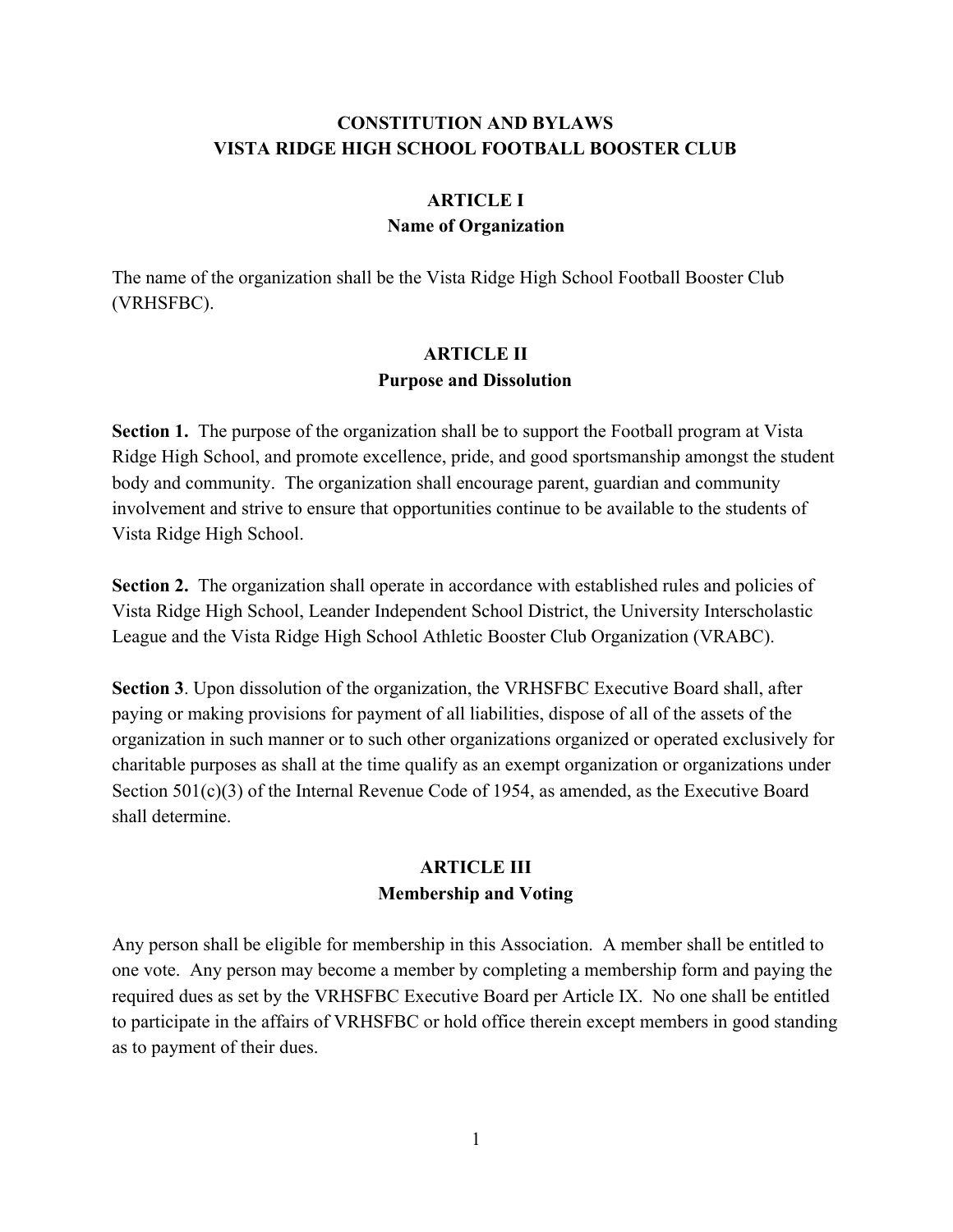## **ARTICLE IV Officers**

According to Leander ISD, Officer must be an approved district volunteer.

Duties of the officers shall include, but are not limited to, the following:

- **President:** The President shall preside at all general meetings and at all meetings of the Executive Board. The President shall call special meetings as may be deemed necessary. The President shall preside over ceremonial events and provide general representation for the organization at all Football events. The President and Secretary shall have custody of the VRHSFBC Constitution and Bylaws of the organization. The President will automatically be an ex officio member of any and all committees. The President is responsible for VRHSFBC compliance to all UIL and LISD Booster Club guidelines.
- **Vice President:** The Vice President shall assist the President and perform all duties of the President in that person's absence. The Vice President should take over the responsibilities of the President in the event that office is vacated. The Vice President will coordinate the recruitment of committee chairpersons for the committees as listed in Article VIII.
- **Secretary:** The Secretary shall keep an accurate record of all regular and special meetings, take care of the correspondence, shall have custody of the VRHSFBC Constitution and Bylaws of the organization along with the Co-Presidents and shall attend to any duty prescribed by the Co- Presidents.
- **Treasurer:** The Treasurer shall receive all funds and disburse those funds as approved by the VRHSFBC Executive Board. The Treasurer shall keep an accurate account of all funds received and disbursed and submit a financial report at all scheduled meetings as well as financial reports to the VRABC. The Treasurer shall oversee the collection and deposition of all money by means of receipt, keep complete ledger accounts of the finances, including data logging and properly classifying expenditures. The Treasurer shall be responsible for disbursement of funds and be custodian of the books, vouchers, and financial records of the organization. The Treasurer shall also, with the assistance of the Executive Board of the VRHSFBC be responsible for developing an annual budget for the VRHSFBC. The Treasurer is responsible for ensuring VRHSFBC compliance to Section 501(c) (3) of the Internal Revenue Code of 1954 as amended.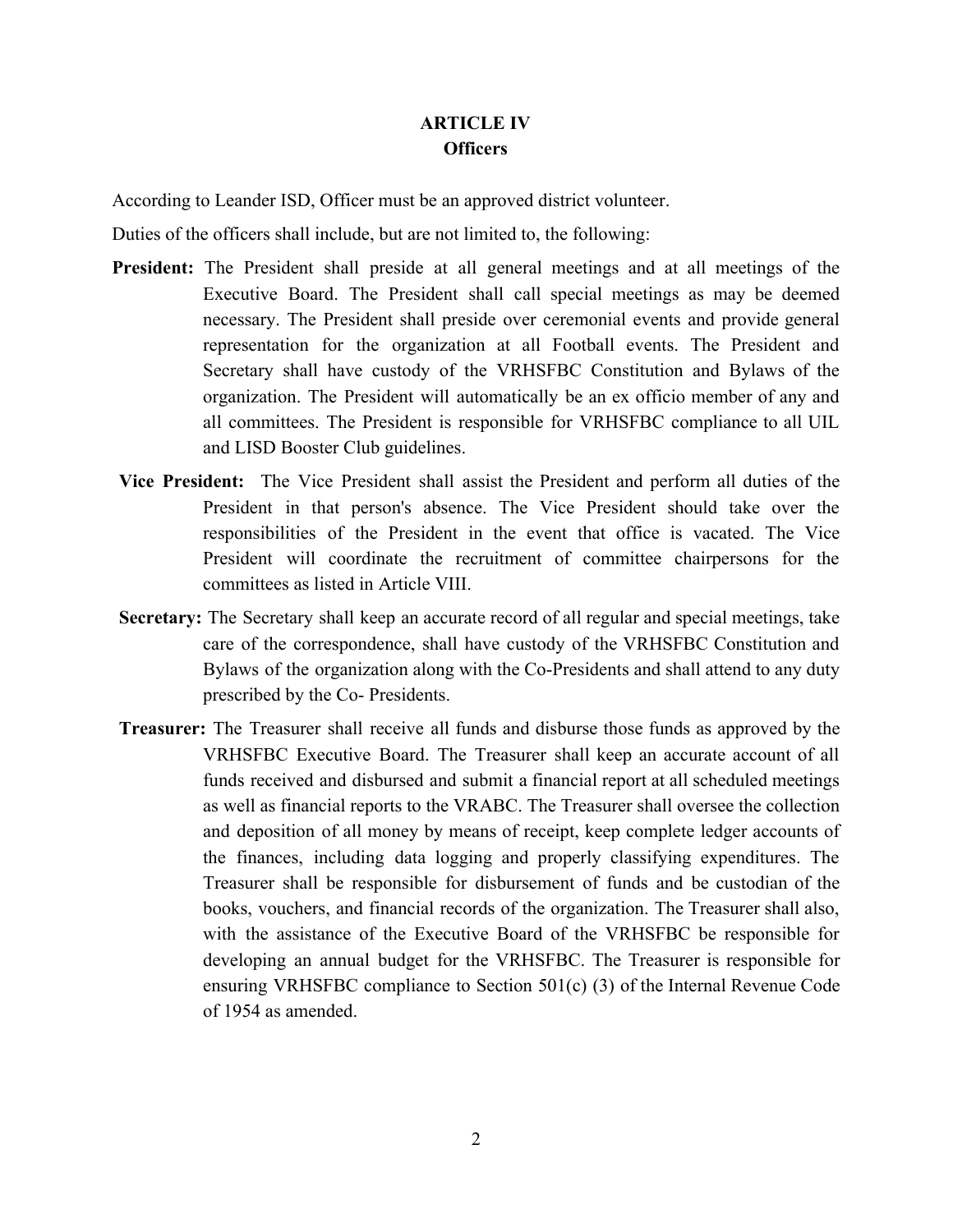## **ARTICLE V Executive Board**

- **Section 1.** The affairs of the organization shall be conducted by the VRHSFBC Executive Board. The Executive Board shall consist of the Officers and the Chairpersons of the standing Committees established under Article VIII of these by-laws.
- **Section 2**. A quorum of the VRHSFBC Executive Board shall be defined as at least 60% of its members and must include at least two (2) officers.
- **Section 3.** The VRHSFBC Executive Board shall act for the organization as necessary between regular meetings, set meeting time and place and make recommendations to the general membership. No actions taken shall conflict with actions taken by the general VRHSFBC membership in regular or called meetings.

# **ARTICLE VI**

### **Elections**

- **Section 1.** The Nominating Committee shall consist of a chairman and at least three (3) other members chosen by the VRHSFBC Executive Board from the membership at large. The Nominating Committee shall meet in November of each year, to select nominees for officers for the coming year.
- **Section 2.** The Nominating Committee shall present its nominees for officers at the general meeting held no later than the end of January. Following the presentation of nominees, additional nominations may be made from the floor by any member. A floor nomination must receive a second in order for the person nominated to become a nominee. Following closure of nominations, officers shall be elected by the membership at large, for a one year term commencing March 1.
- **Section 3**. All officers shall be eligible for re-election to the same position not to exceed two (2) consecutive terms.
- **Section 4**. Inability by any officer to perform or lack of attendance at three (3) total, regularly scheduled meetings, may result in removal by a majority vote of the VRHSFBC Executive Board.
- **Section 5.** Any vacancy in an office occurring during the term of office may be filled by appointment of the VRHSFBC Executive Board.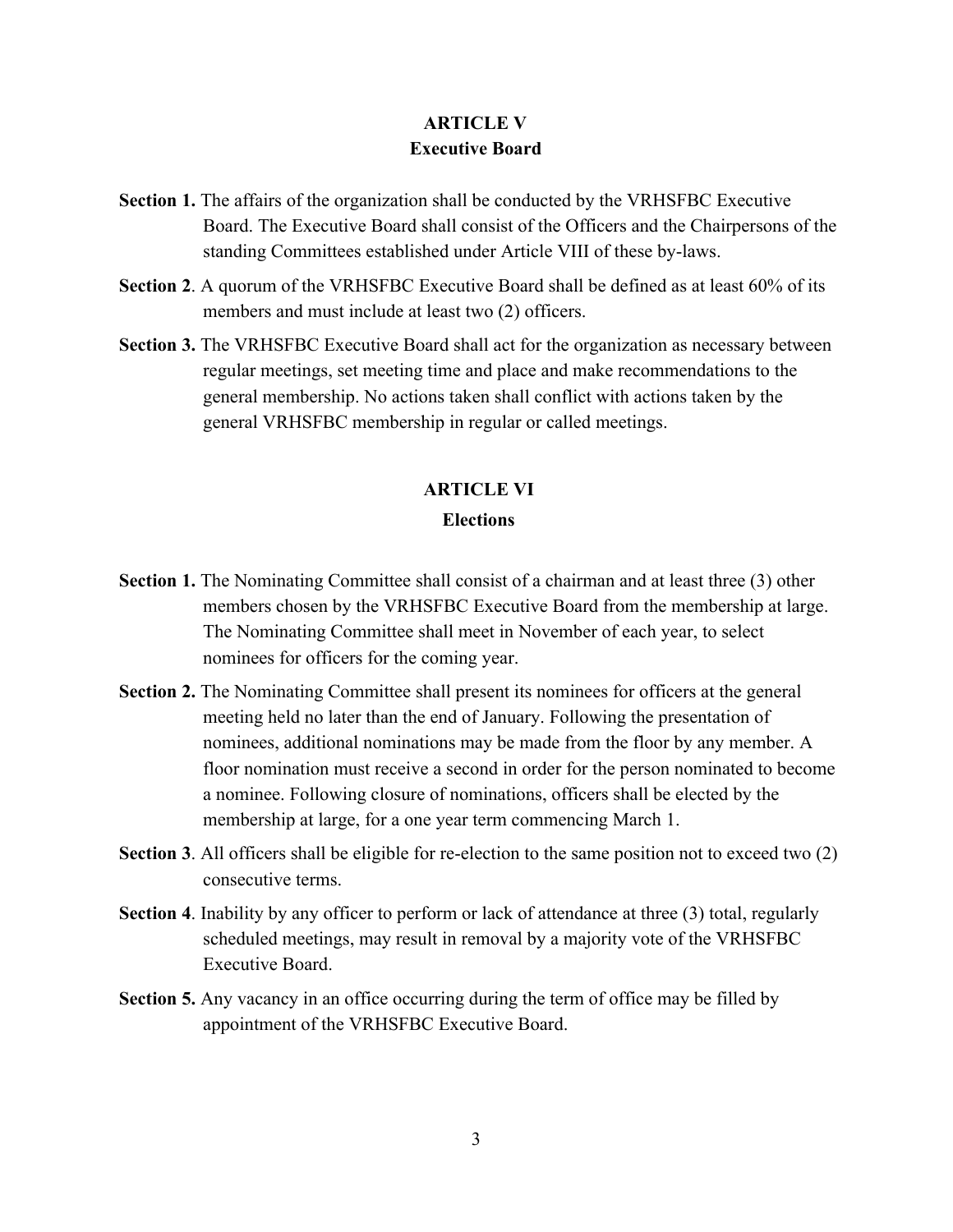#### **ARTICLE Vll**

### **Fiscal Year and Meetings**

- **Section 1**. The fiscal year of the organization shall begin June 1 and shall end on May 31st of the following year.
- **Section 2.** Meetings of the VRHSFBC shall occur a minimum of nine (9) times each year or at such other times as may be established by the VRHSFBC Executive Board. Special meetings shall be held at the call of the Co-President or at the call of any two other officers.
- **Section 3.** A quorum of the general membership shall be a quorum of the VRHSFBC Executive Board.
- **Section 4.** A reasonable effort shall be made to inform the general membership of time and place of each meeting of the organization, not less than five days prior to the date of the meeting via email, website posting or other media.
- **Section 5.** All questions of parliamentary procedure, not provided for in the foregoing Bylaws shall be decided by reference to Robert's Rules of Order.

### **ARTICLE VIII**

### **Committees**

- **Section 1.** The following shall constitute the standing committees of the organization: **Membership, Sponsorship, Communications, and Merchandise**.
- **Section 2.** Committee chairs shall be appointed by the President with the consent of the elected officers. All committees must have a chairperson. Any voting member of the VRHSFBC in good standing shall be eligible for committee chairperson or committee membership upon being an approved LISD volunteer.
- **Section 3**. **VRHSFBC** shall be responsible for coordinating all VRHSFBC fundraising projects, particularly with regards to the handling of Spirit Item sales. All fundraising must be submitted and approved in accordance with UIL and LISD guidelines.
- **Section 4. The Membership Committee** shall be responsible for soliciting potential members and maintaining a current roster of members, utilizing the website where appropriate.
- **Section 6. The Communications Committee** shall be responsible for facilitating the exchange of approved information between the VRHSFBC and all other constituencies; the student body, parents, faculty, and coaches of VRHS students; and the community-at-large, via whatever means are deemed appropriate. Specific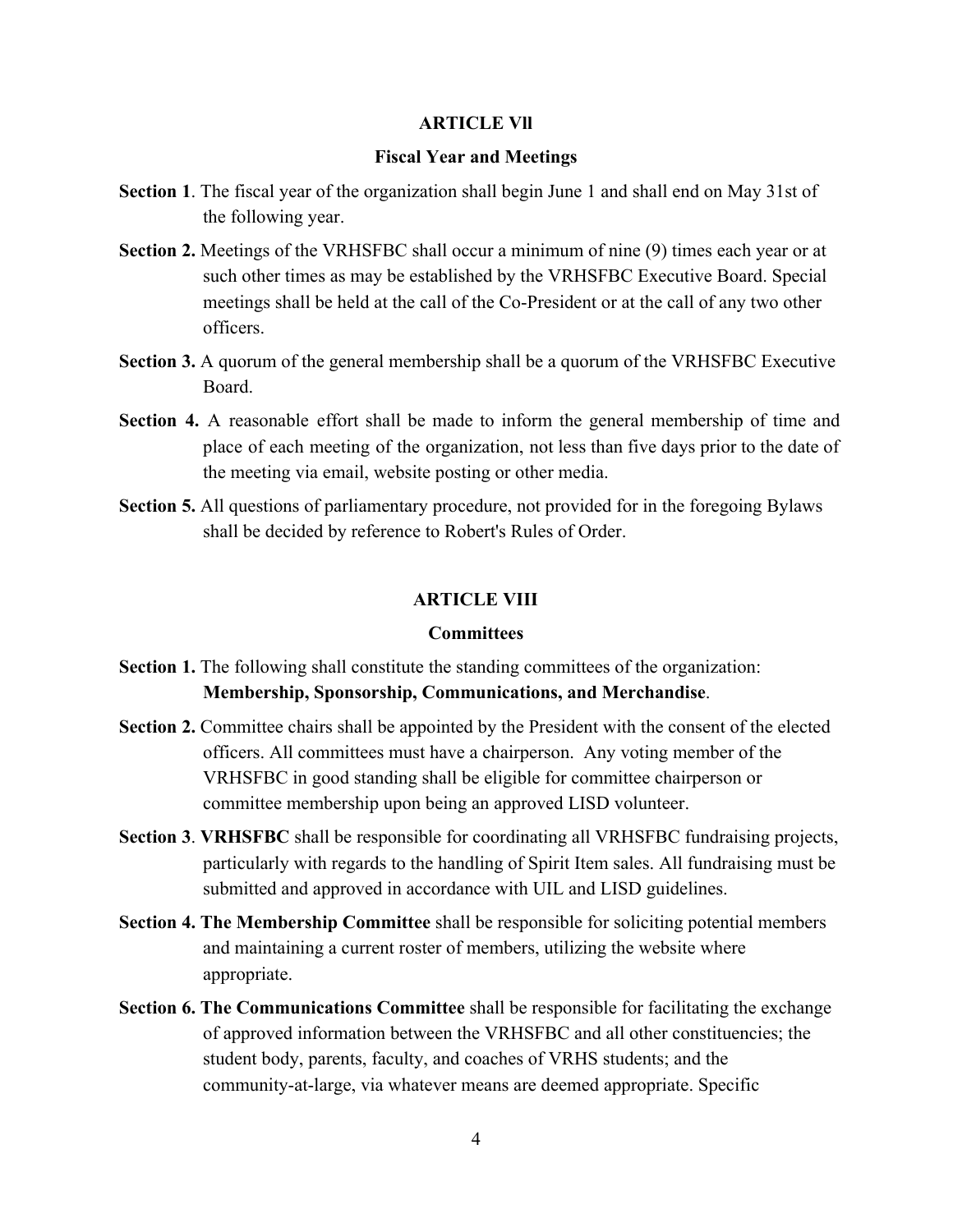responsibilities include, but are not limited to, the VRHSFBC newsletter, website, and football program.

- **Section 7. The Merchandise Committee** shall be responsible for soliciting vendors to provide Spirit items for sale by the booster club and presenting the designs and merchant selections to the Executive Board and Athletic Director for final approval. This committee shall be responsible for the ordering and sales of Spirit items throughout the school year.
- **Section 8. Other committees**, either standing or temporary may be established by the Executive Board. Currently these are:
	- **Special Events Committee-** The Special Events Committee shall be responsible for door prizes at each regularly scheduled general membership meeting, arranging the attendance of special guests such as coaches, and coordinating the Athletic Banquets.
	- **Nominating Committee-** The Nominating Committee shall be responsible for coordination of the annual officer election process established pursuant to Article VI of these bylaws.

### **ARTICLE IX**

### **Income and Expenditures**

- **Section 1.** Membership dues and term period shall be established annually by the VRHSFBC Executive Board.
- **Section 2.** Fundraising activities shall be those as determined by the VRHSFBC and approved by the VRHSFBC Executive Board and VRHS Athletic Coordinator. All funds raised in support of VRHSFBC activity shall inure to the benefit of the VRHSFBC.
- **Section 3.** All funds donated by the VRHSFBC to the Athletic Department of Vista Ridge High School shall be contributed in accordance with established rules of the University Interscholastic League.
- **Section 4.** All funds donated to the support of sport activities shall be expended only in accordance with these Bylaws and supplementary procedures established by the VRHSFBC Executive Board.
- **Section 5.** Funds required to pay sales taxes and VRABC assessments shall be provided to VRABC on the schedule determined by VRABC.